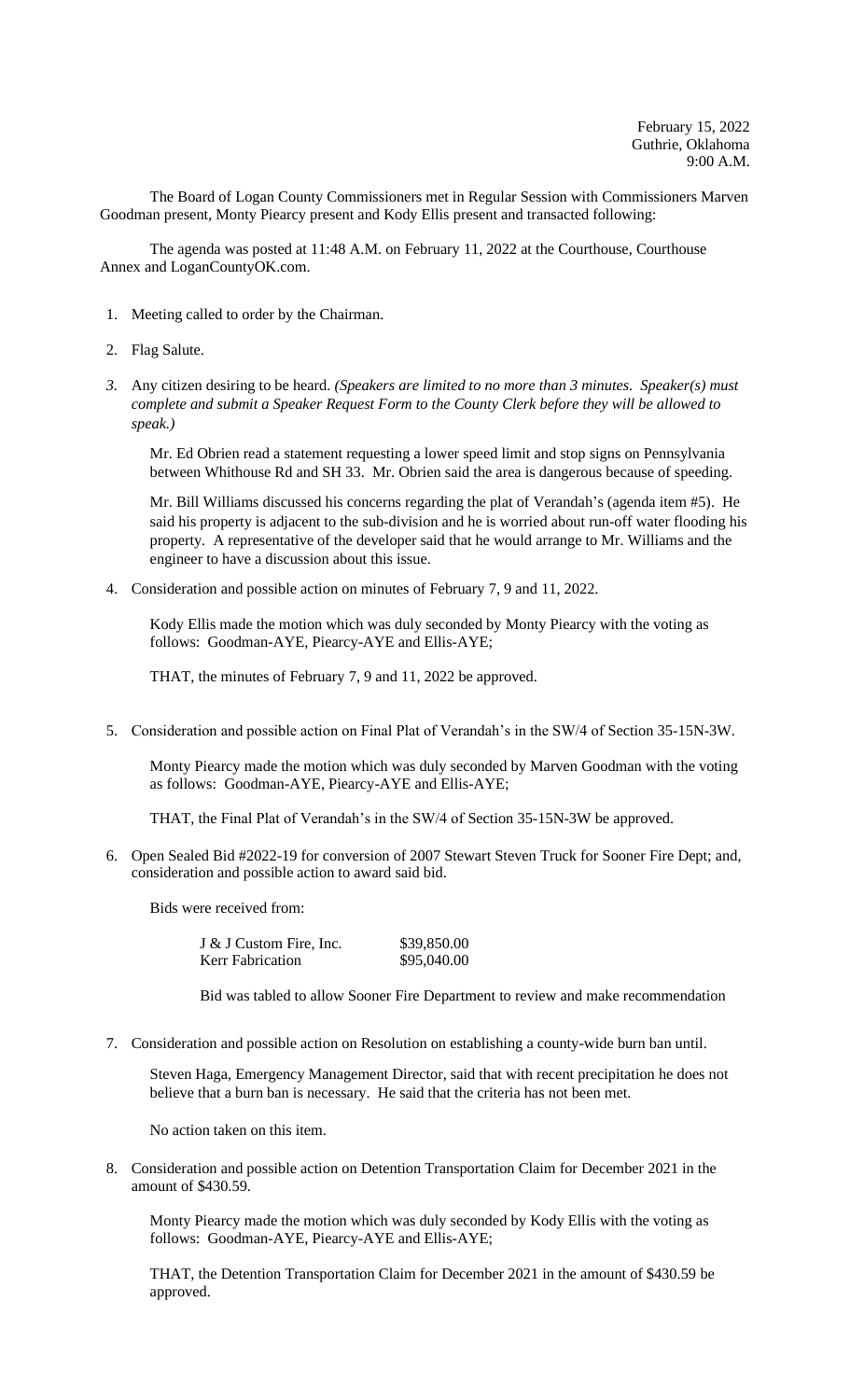9. Consideration and possible action to approve purchase order from CBRI Acct #1103-6-6000-2005 to Haskell Lemon, in the amount of \$105,000.00, for base repair and overlay of Cooksey Rd between Pine and Walnut for District #3.

Monty Piearcy made the motion which was duly seconded by Kody Ellis with the voting as follows: Goodman-AYE, Piearcy-AYE and Ellis-AYE;

THAT, the purchase order from CBRI Acct #1103-6-6000-2005 to Haskell Lemon, in the amount of \$105,000.00, for base repair and overlay of Cooksey Rd between Pine and Walnut for District #3 be approved.

10. Consideration and possible action on Resolution to declare surplus of 2012 672G John Deere Grader, SN ending 43838, for District #1.

Kody Ellis made the motion which was duly seconded by Monty Piearcy with the voting as follows: Goodman-AYE, Piearcy-AYE and Ellis-AYE;

THAT, Resolution #22-006 declaring 2012 672G John Deere Grader, SN ending 43838 as surplus for District #1 be approved.

11. Consideration and possible action on County Treasurer's Transcript of Proceedings and signing County Resale Deed to Sydney Barron for the following property:

> Capitol Hill Lt 17 Blk 90 \$133.50 Capitol Hill Lt 12 Blk 73 \$133.50

Monty Piearcy made the motion which was duly seconded by Kody Ellis with the voting as follows: Goodman-AYE, Piearcy-AYE and Ellis-AYE;

THAT, the County Treasurer's Transcript be approved and County Resale Deed to Sydney Barron be signed.

12. Consideration and possible action on Resolution(s) Appointing Requisitioning Officers for various accounts.

None

13. Consideration and possible action on Resolution(s) Appointing Receiving Officers for various accounts.

None

14. Discussion and possible action on the Consent Agenda:

Monty Piearcy made the motion which was duly seconded by Kody Ellis with the voting as follows: Goodman-AYE, Piearcy-AYE and Ellis-AYE;

THAT, the Consent Agenda be approved:

 Approve Payroll Claims for first installment of February 2022 Batch 690 – Pages 33-189-A

Transfer of Appropriations within Various Accounts

1102-6-4100-2005 to 1102-6-4100-4110/4130 \$110000.00

Approve Blanket Purchase Orders to Various Vendors for repairs, parts, equipment, *services*, supplies and miscellaneous items. Purchase Orders #223588 - #223605

Accept monthly reports of County Officers